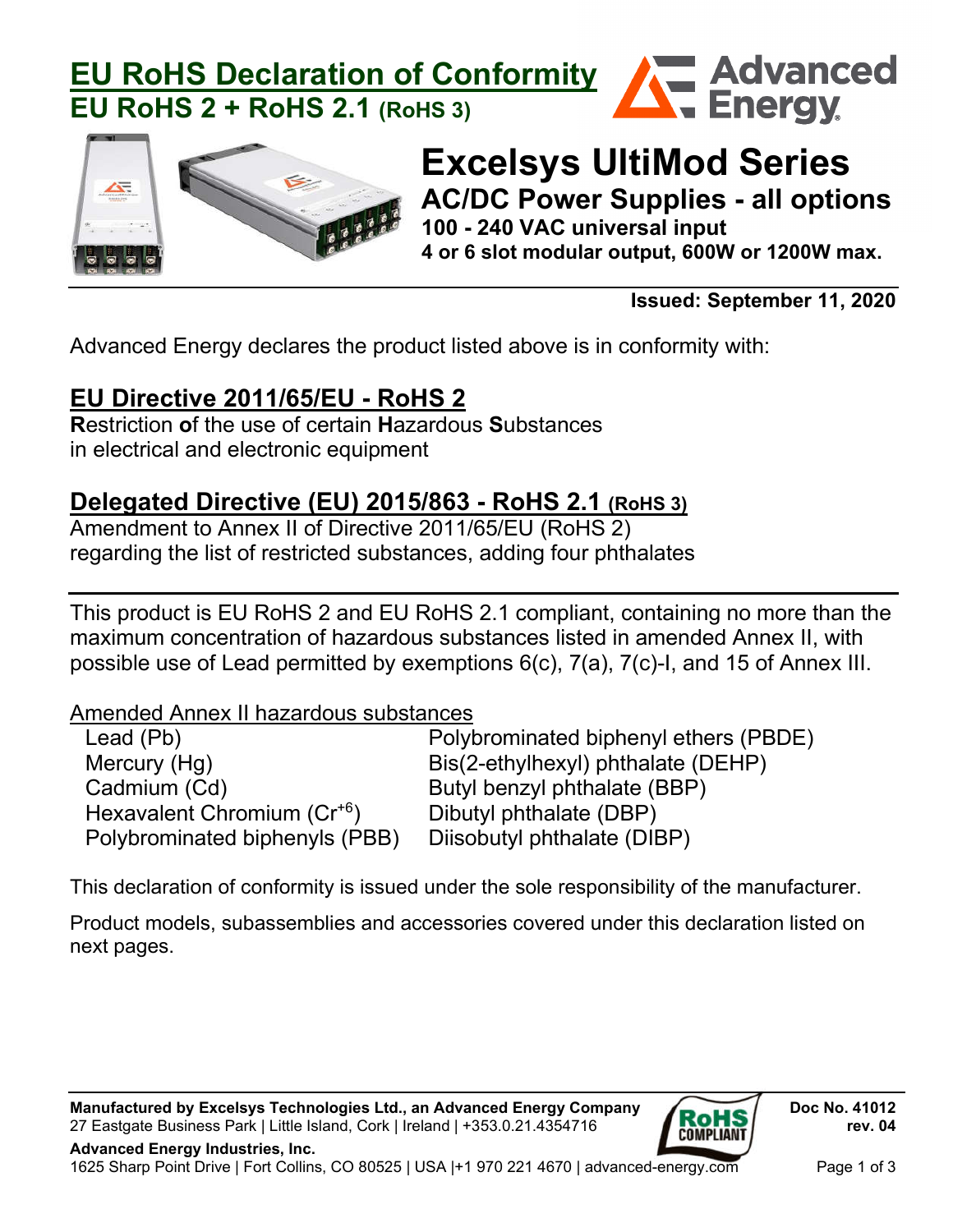## **EU RoHS 2 + RoHS 2.1 (RoHS 3)**



**Exploranced**<br>Energy

#### **Product Declared Compliant UltiMod Series Power Supplies**

Part Number = UXz abcdef g k h j for 6 slot units Part Number = UXz abcd g k h j for 4 slot units

 $UX = all part numbers start with 'UX'$ 

 $z = 6$ , X or D for 6 slot units  $z = 4$  or S for 4 slot units

a = 0, 1, 2, 3, 4, 5, 7, 8, A, B, C, D, E, F, G, H, J, K, L, M, N, P, Q, R or T. b = 0, 1, 2, 3, 4, 5, 7, 8, A, B, C, D, E, F, G, H, J, K, L, M, N, P, Q, R or T.  $c = 0, 1, 2, 3, 4, 5, 7, 8, A, B, C, D, E, F, G, H, J, K, L, M, N, P, Q, R$  or T.  $d = 0, 1, 2, 3, 4, 5, 7, 8, A, B, C, D, E, F, G, H, J, K, L, M, N, P, Q, R$  or T.  $e = 0, 1, 2, 3, 4, 5, 7, 8, A, B, C, D, E, F, G, H, J, K, L, M, N, P, Q, R$  or T.  $f = 0, 1, 2, 3, 4, 5, 7, 8, A, B, C, D, E, F, G, H, J, K, L, M, N, P, Q, R$  or T.  $q = -1$ ; P, C, R or S  $-1$  = Standard model (nominal voltage) P = Specific voltage adjustment settings C = Conformal coating

- R = Ruggedized for vibration
- $S = C + R$
- k = Any alphanumeric character describing customer internal wiring lengths. Where no internal wiring exists, and standard IEC appliance inlet is used k=0.

| $H = 0, 2, 4$ or 6 | $0 =$ Standard model |
|--------------------|----------------------|
|                    | $2$ = Reverse fan    |
|                    | $4 =$ Low leakage    |
|                    | $6 = 2 + 4$          |

j = Optional. Any alphanumeric character. Logistics use only.

Accessories: XP1 (Parallel Link); XS1 (Series Link); XE1 (IEC to Screw adaptor).